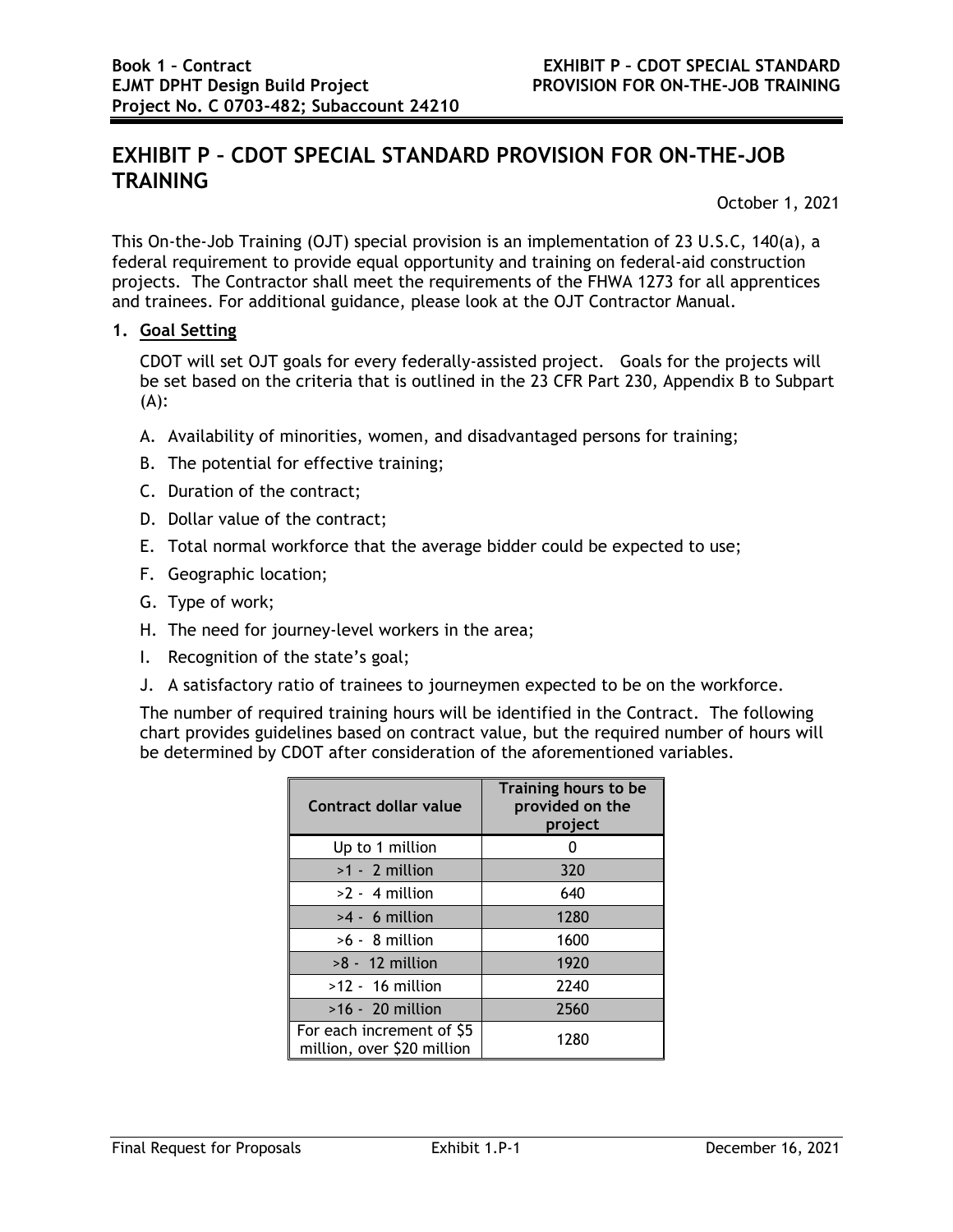# **2. Training Plan Options**

CDOT accepts the following training programs:

- A. CDOT's pre-approved classifications utilization program (PAC-UP);
- B. A registered U.S. Department of Labor training program or apprenticeship program;
- C. Approved programs through workforce centers and through specific groups like Colorado Contractors Association (CCA) and Western Colorado Contractors Association (WCCA);
- D. A Contractor specific plan approved by CDOT and the Federal Highway Administration (FHWA).

The minimum length and type of training for each skilled craft shall be as established in the training program selected by the Contractor.

When one or more approved plans are chosen, the Contractor shall submit the OJT Contractor Commitment to Meet OJT Requirements, CDOT Form 1337 to the Engineer. Additional pre-approved training programs and/or additional apprentices/trainees may be utilized at any point throughout the project. The plan option(s) that the Contractor chooses will be effective for the duration of the project.

### **3. Journey-Level Worker to Apprentice/Trainee Ratio**

The OJT goal requirement shall be met through approved trainee(s)/apprentice(s) working on the CDOT project under the supervision of a journey-level worker. For the CDOT Pre-Approved Classification Training Programs (PAC-UP), the apprentice/trainee ratio to journey-level worker shall not exceed a one to one ratio for all classifications, and the Contractor shall not exceed 25 percent of the workforce as trainees/apprentices at any time. Furthermore, it is at CDOT's discretion that a stricter ratio guideline may be imposed as outlined in the specific training classification. For all other approved programs, the apprentice/trainee ratio shall be as outlined in the specific program. When apprentices/trainees are on the job without proper supervision as outlined above, they shall be paid full Davis-Bacon wages.

## **4. Trainee Selection**

Two components must be considered when choosing a trainee:

- A. The intent of this program is for Contractors to recruit and train entry-level individuals or individuals who will be working within new classifications and guide them toward journey-level status in that specific classification. A trainee will not be approved in any classification for which they have already obtained journey-level status.
- B. Another intent of the OJT program is the primary consideration for the Contractor to use minorities, women, and disadvantaged persons to fulfill the trainee roles, and as such, the Contractor shall make every effort to enroll such individuals in the program by using "systematic and direct recruitment through public and private sources."

The consideration to include women and minorities is based on the regulation; however, it will not be used to systematically deny any one person or group from the opportunity to be a part of the OJT program. CDOT may reject non-minority male trainees for entry into the program if it is determined that a Contractor failed to make sufficient good faith efforts (GFE) to hire minorities or female trainees and/or the Contractor failed to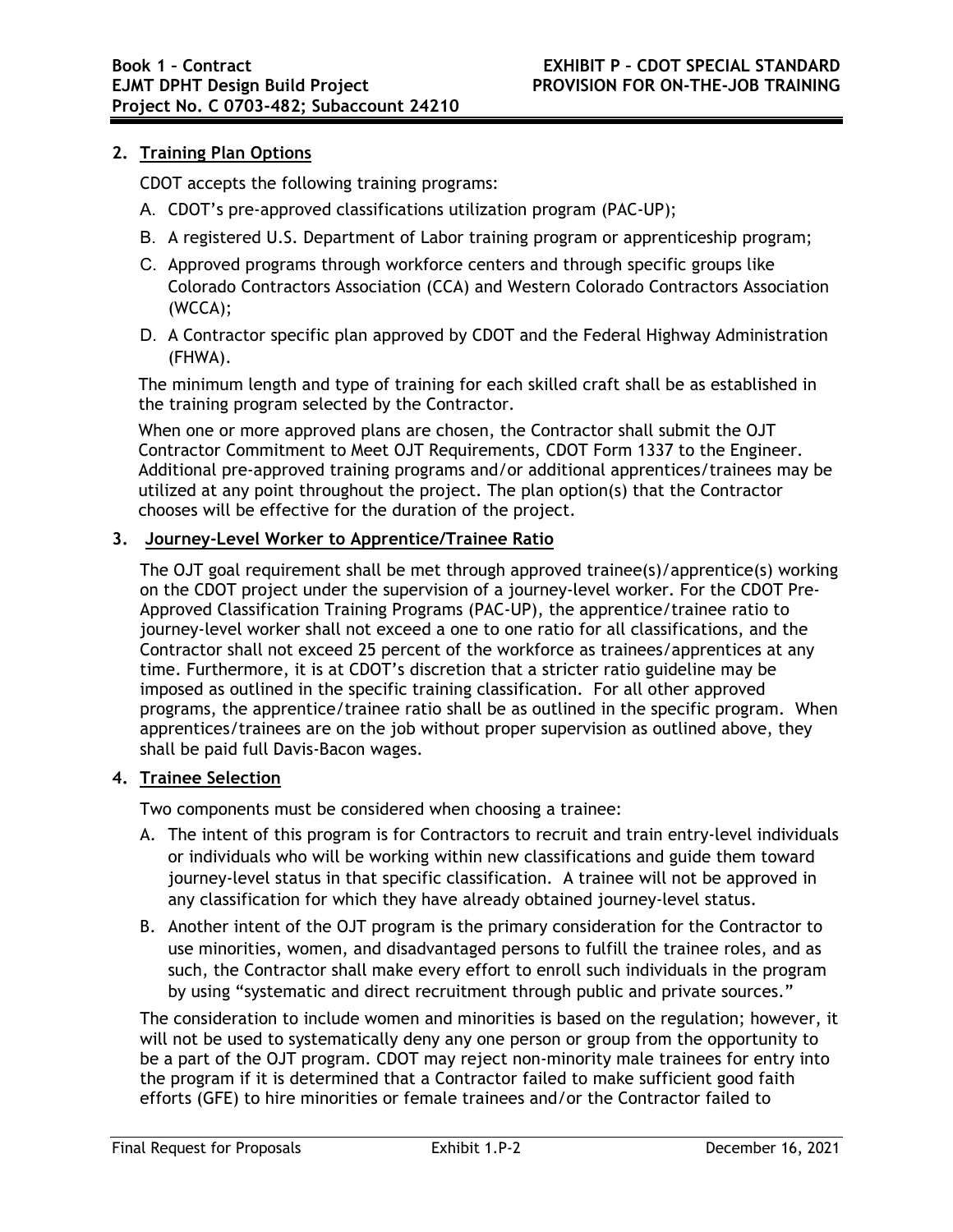document or submit evidence of its GFE to do so. CDOT will consider a Contractor's documentation of all GFE on a case-by-case basis and will take into account the items listed in the goal setting section of this specification. For more information, please see Section 11 of this specification.

## **5. OJT Apprentice/Trainee Approval**

As a condition of the OJT program, the Contractor will:

- A. Notify all employees at the start of employment and at a minimum of at least once per year regarding the available training programs, positions, and eligibility requirements. The Contractor shall document that this information was conveyed to and received by employees.
- B. Provide each trainee with a copy of his or her enrollment form (if applicable) and the training program within a month of starting the chosen plan.

The OJT submittals (CDOT Form 1337, Contractor Commitment to Meet OJT Requirements; CDOT Form 832, Trainee Status and Evaluation; CDOT Form 838, OJT apprentice/trainee Record) shall be filled out completely and approved or rejected by CDOT. If the apprentice/trainee is working within the proposed classification before approval is granted, full Davis-Bacon prevailing wages shall be paid to the individual.

The Regional Civil Rights Office must approve the CDOT Form 838 prior to any of the hours counting toward the OJT goal. If there is a CDOT delay that is completely outside of the Contractor's responsibility for approval of the apprentices/trainees, and if approval is ultimately granted, the date that will be utilized will be ten business days after the date that the CDOT Form 838 was submitted.

The Contractor shall retain full responsibility for meeting the training requirements imposed by this special provision.

## **6. Eligible Work Activities that Count Toward the Training Goal**

The work hours that are completed on the site of work and per the training documents for approved apprentices/trainees in approved classifications and programs will apply toward the project goal. Hours for work performed outside the individual's approved training classification will not count toward the project OJT goal and the individual shall be paid full applicable prevailing wage.

Job shadowing can apply toward the project goal if it is written into the specific training plan. If the Contractor is using CDOT's PAC-UP training program, job shadowing can apply toward the project goal when the approved employee is performing within the "Observation" component of the plan (hours vary by classification). Non-CDOT project hours will not be accepted toward the project goal.

Although US DOL apprenticeship programs can use the reduced wages for any CDOT job (with or without an OJT goal) with approval, none of these "additional" hours may be banked or included for use as part of the required special provisions on any project other than that for which it was approved.

The Contractor may count OJT hours accomplished by a subcontractor with an approved plan. The subcontractor's trainee or apprentice, who is enrolled in any of the approved OJT programs and is contributing toward meeting a project's OJT goal hours, can count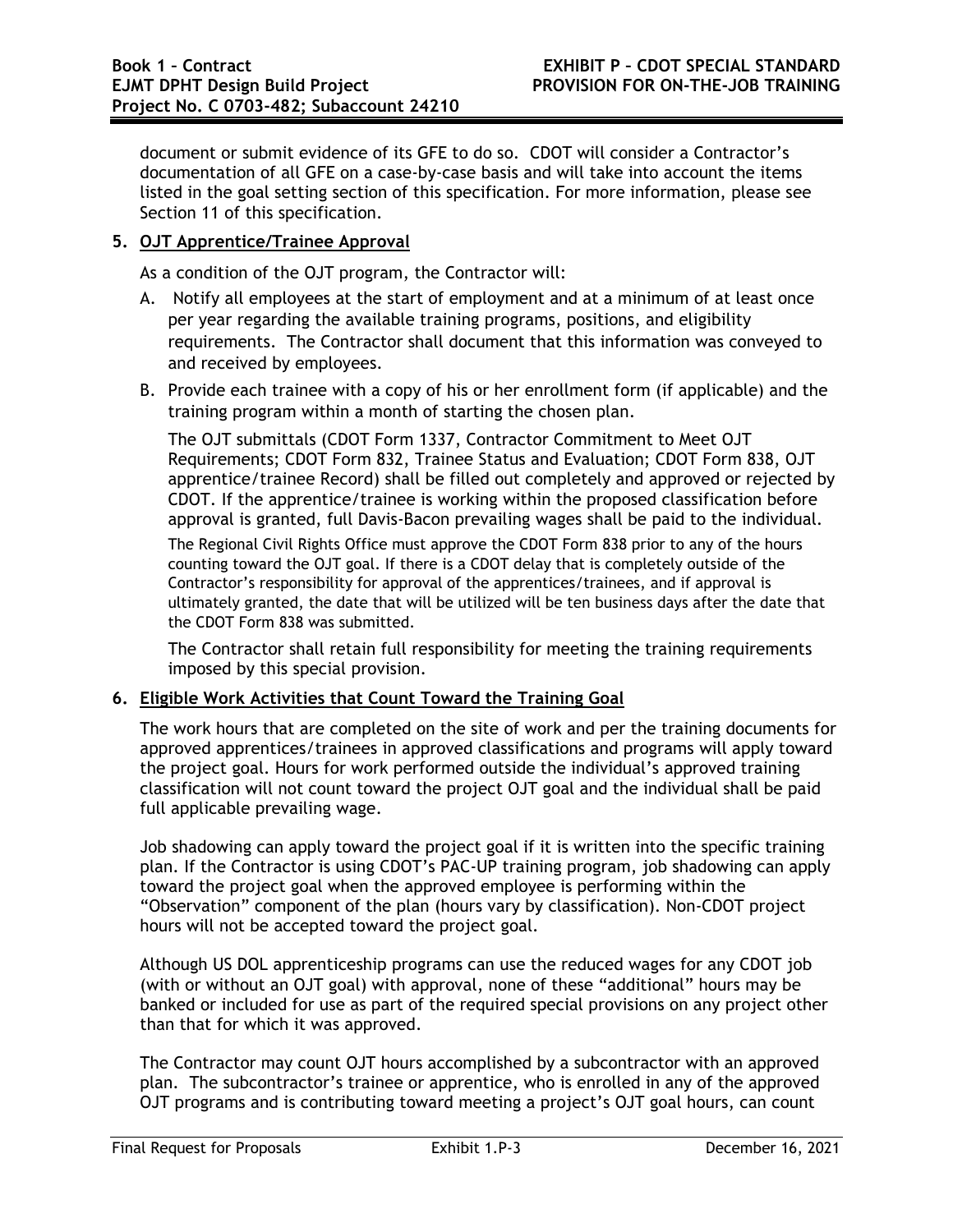toward the project's OJT goal to satisfy the requirement of this specification. A subcontractor who chooses to participate in meeting the OJT goal shall follow the same process as the Contractor in terms of approving apprentices/trainees, submitting forms, etc. The Contractor retains the full responsibility for meeting the training requirements imposed by this special provision.

## **7. Contractor Training and Trainee Monitoring**

The Contractor's representative (supervisor, manager, or other designee) will evaluate progress for the apprentice/trainee monthly and will provide a copy to the apprentice/trainee of the submitted CDOT Form 832 within 30 calendar days. This evaluation will include documentation of the apprentice/trainee's performance including what was done well and what needs to be improved. The Contractor training and monitoring will be evaluated through CDOT's use of the CDOT Form 200 Interview.

#### **8. Wages**

The Contractor may pay apprentice/trainee wages at a reduced rate for those that are in an approved program according to the following guidelines:

#### **US DOL Apprenticeship Programs**

Rates (at minimum) will be paid according to the scaled adjustments for a registered US DOL Apprentice. Fringe benefits (either in cash and/or bona fide benefits in lieu of cash) will be paid in full and as outlined by the bargained agreement. If fringe benefits are not mentioned as part of a bargained agreement or if there is no collectively bargained agreement, full fringe benefits will be paid as outlined through the US DOL wage decision. Approved US DOL apprenticeship programs can use the reduced wages for any CDOT project.

If the project does not have a training goal and the Contractor is seeking to pay apprenticeship rates as part of a registered US DOL Apprenticeship Program, the following documentation is required to ensure wages are being paid correctly: apprenticeship program registration, OA (formerly BAT) certificates, and collective bargaining agreement including the wage sheet.

#### **Other Approved Programs**

For all other OJT wage reductions, reduced percentages are allowed for the project if there is a goal greater than zero as outlined in the 23 CFR Appendix B to Subpart A of Part 230 (as described in this section), in the collectively bargained agreement, or as outlined in the specific plans. If the Contractor chooses to pay the trainee rates, the reduced percentage shall be based only on the base rate of pay. Fringe benefits shall be paid at 100 percent of the journey-level wage. If the apprentice/trainee is working within the proposed classification before approval is granted, full Davis-Bacon prevailing wages shall be paid to the apprentice/trainee.

The minimum trainee wage (base and fringe) shall be no less than \$13.00 per hour. Trainees shall be paid at minimum:

First half of the training period -- at least 60 percent of the appropriate minimum journey-level rate

Third quarter of the training period – at least 75 percent of the appropriate minimum journey-level rate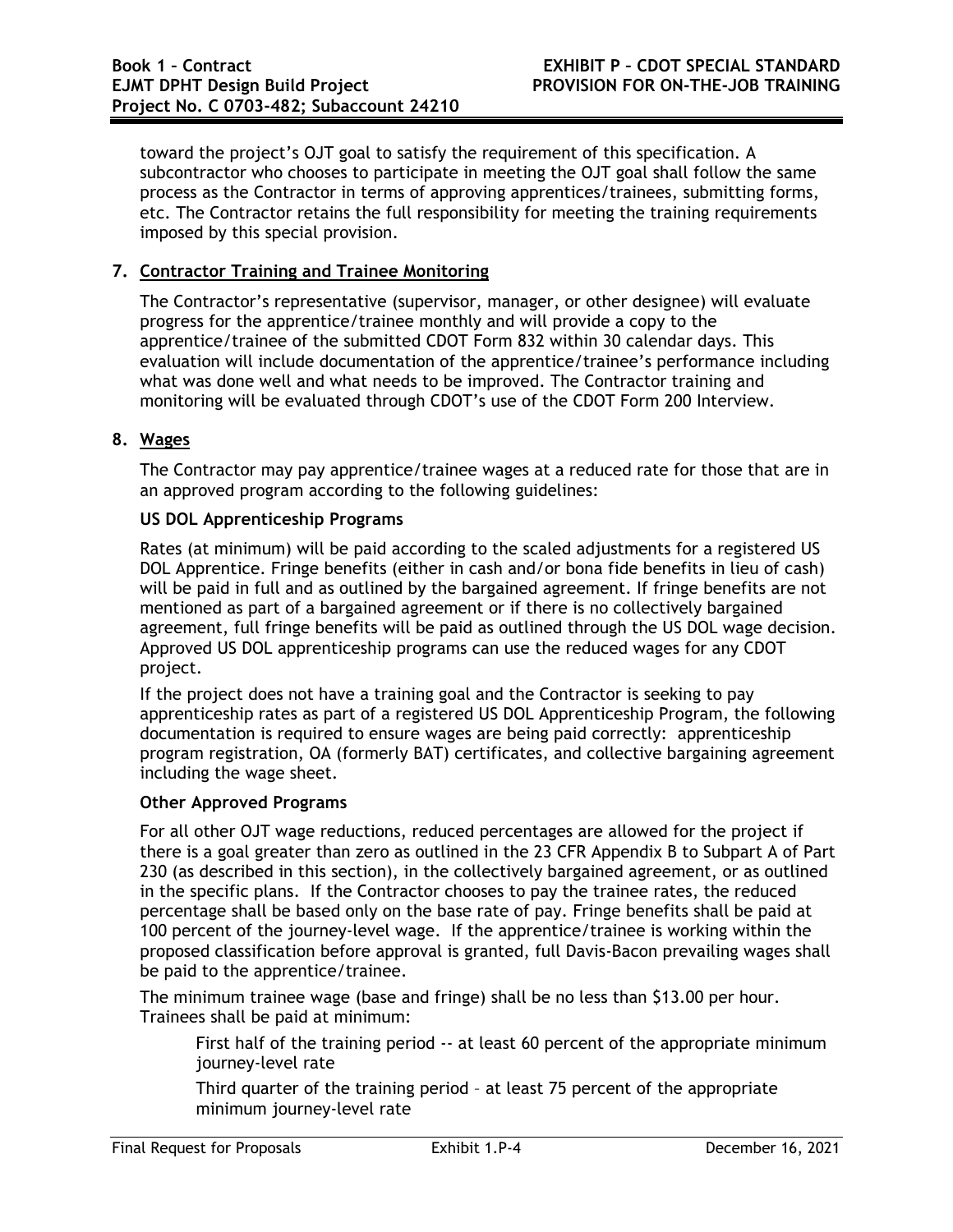Last quarter of the training period -- at least 90 percent of the appropriate minimum journey-level rate

## **9. Contractor Reporting**

The Contractor shall keep all data associated with the trainees and the project for a period of at least three years from the closing date of the Contract.

# **10.Reimbursement to Contractors**

For the purposes of reimbursement, the Contractor will have satisfied its responsibilities under this specification if CDOT has determined that it has fulfilled the acceptable number of training hours. Contractors will be reimbursed at a rate of \$10.00 per hour per (approved) trainee for all OJT hours worked in approved classifications up to the project goal.

The Contractor will be reimbursed for no more than the amount outlined in the OJT Force Account budget.

## **11.OJT Good Faith Efforts (GFE)**

CDOT recognizes two explanations of good faith efforts: (1) The Contractor will be required to prove an effort has been made to achieve a diversified workforce, but it has not yet been accomplished, or (2) The attempt has been made to meet the number of required OJT hours by using approved trainees or apprentices in approved classification(s) utilizing approved plans, but the Contractor cannot meet the required number of hours. In either case, a GFE will be required, and the Region Civil Rights Office will make the determination.

- A. If the Contractor does not meet its OJT project goal with the inclusion of some female and/or minority trainees, the Contractor may be requested to produce documentation of adequate good faith efforts taken to fill that position with a minority or female applicant. Good faith efforts are designed to achieve equal opportunity through positive, assertive, and continuous result-oriented measures. Good faith efforts should be taken as hiring opportunities arise.
- B. If the Contractor does not meet its OJT project goal, the Contractor may submit a CDOT Form 1336, Waiver Request for Contract's OJT Hours. On the form, the Contractor shall outline and submit all good faith efforts made when it is believed that the required number of training hours will not be met. If GFE is not demonstrated and approved, The Contractor will be subject to payment reductions outlined in the Disincentive Section.

If a good faith effort has been denied by CDOT, the Contractor may ask for reconsideration by the Region Civil Rights Manager and the Resident Engineer for the region where work is being performed. Additionally, if requested by the Contractor, the Region Civil Rights Office and the Project Engineer will meet with the Contractor to discuss the Contractor's initial Good Faith Effort determination.

# **12. Disincentive**

A failure to provide the required training without the demonstration and approval of GFE to meet the project OJT goal may result in the Region Civil Rights Office assigning the following disincentive: A sum representing the total number of hours not met in the